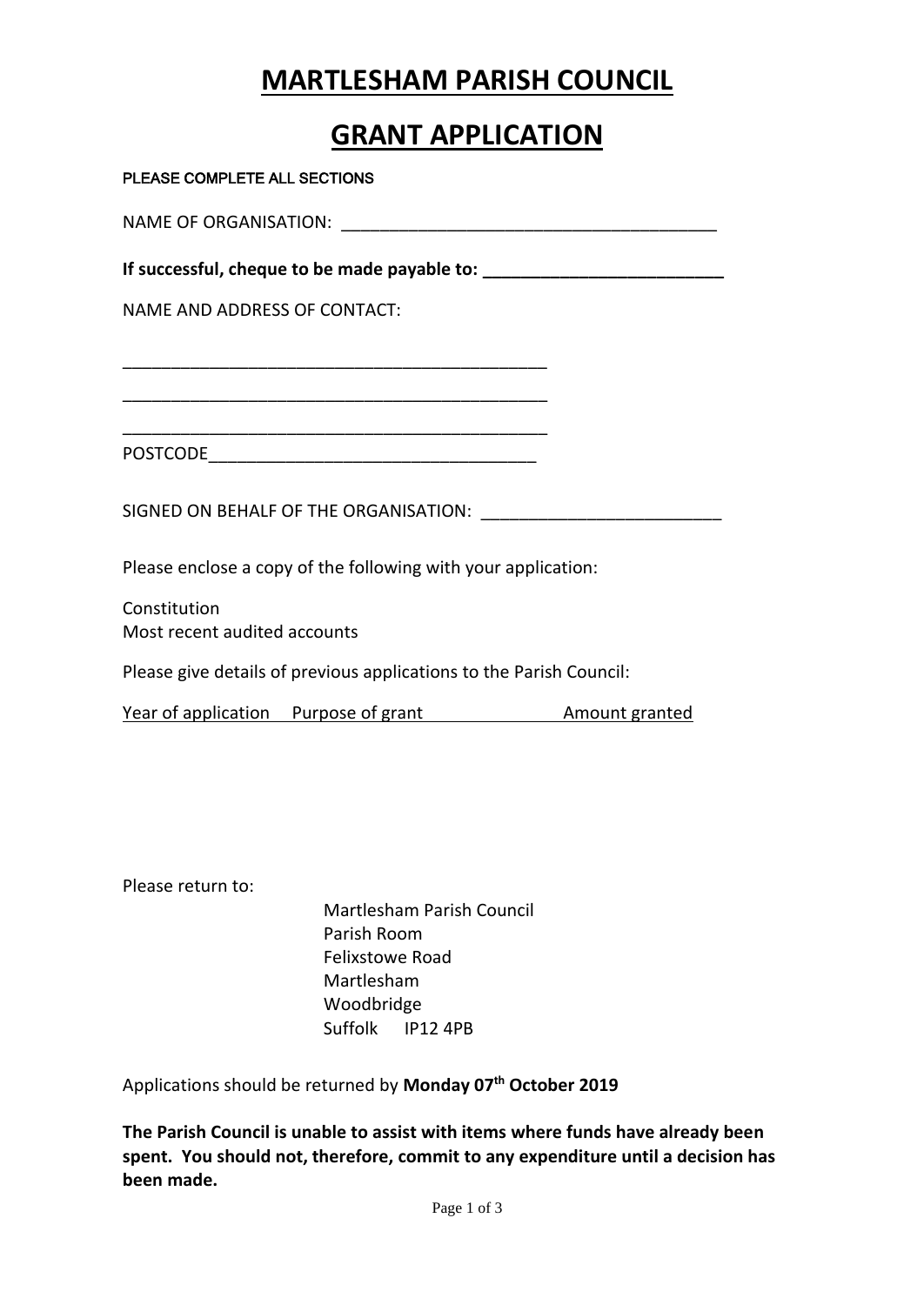## **Conditions of Grant:**

- 1. If successful a representative of the organisation will be presented with the cheque at the Annual Parish Meeting which normally takes place in late April. At the presentation we hope you will take the opportunity to outline the work of your group and that this will give you an opportunity to generate recognition and support for your valuable activities. The meeting will comprise representatives of local organisations, residents and parish councillors. We also intend taking photographs and using this occasion for publicity purposes on our website, in parish magazines and as a press release to local newspapers.
- 2. The local organisation is expected to provide a report on the activities supported by the grant, with photographs where appropriate, to the Annual Parish Meeting held at the end of the grant period. We will display this material in the Parish Rooms at the meeting. We also intend using this information for publicity purposes on the website, in parish magazines and as a press release to local newspapers to celebrate the partnership of local organisations and the Parish Council.
- 3. The local organisation must forward a copy of its annual accounts for the period covering the payment of the grant, to show how the grant has been spent.

Describe the location of the project

If necessary, has planning permission been given for the proposed project? (please quote planning application reference no. if applicable)

How will the project benefit the parish? (Please give details of who and how many will benefit, as well as what will be achieved as a result of the project. You may find it helpful to refer to the Parish Council grants policy, a copy of which is attached)

(Continue on a separate sheet if necessary)

| i) Purchase of Equipment (net of VAT) |
|---------------------------------------|
|                                       |
|                                       |
|                                       |
|                                       |
|                                       |
|                                       |
|                                       |